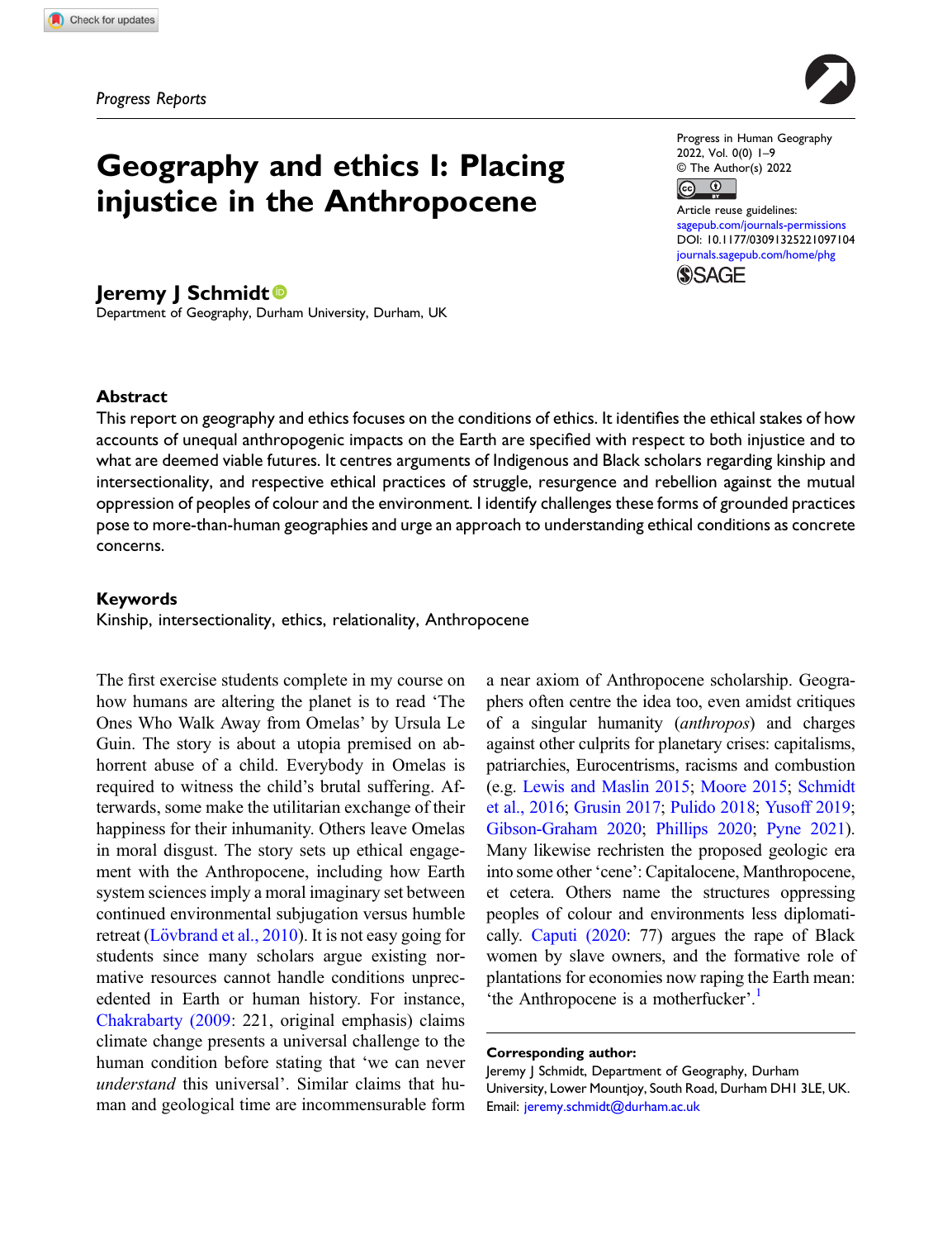Midway through the term the students and I read N.K. Jesmin's response to Le Guin: 'The Ones Who Stay and Fight'. The title signals an ethical alternative to staying or walking away. Jesmin's powerful rejoinder targets the implicit privilege of being positioned to scope moral possibilities from afar, as though ethical conditions do not pervade everyday moral ecologies. This sets up a focus on ways to be and act otherwise in the Anthropocene for the rest of the course. I initially liked the progression. As I have written this first of three reports on geography and ethics, however, I have come to see the order is not quite right. It is vital to know what critiques target – what I personally hope remains an 'essentially contested canon' of the Anthropocene – but this can be done without centring positions privileged enough to walk away literally, metaphorically or academically.

In this context, this first report concentrates on the conditions of ethics, assertions of planetary changes to them and critiques of Indigenous and Black geographers that mobilise kinship, relationality and intersectional ethics to explain those conditions otherwise. These concerns are not always explicitly connected, and I have not clapped them together without reason. I have an argument to build that follows the late Clive Barnett'[s \(2017\)](#page-5-1) insight that injustice unspecified is often justice denied. [Barnett](#page-6-4) [\(2018\)](#page-6-4) emphasised that the spatial dimensions of injustice demand not the impartiality sought by theories of justice but the inclusive ambition of concrete ethical practices. Similarly, I argue that more ethical perspicuity is needed than complaints that human impacts on the Earth are not the result of humanity writ large. Although true, it's also critical to specify injustices in ways that recognise the limits of theories of justice and the limits of ethics ([Sandel](#page-7-6) [1982](#page-7-6); [Williams 1985](#page-8-2)). This moral work is underway in many areas of Geography that identify the importance of kinship and relationality for meeting intersectional obligations.

My set of reports comes after previous assessments in this journal of Geography's 'moral turn' in the late 1990s (e.g. [Sack 1997\)](#page-7-7). That turn developed a threefold approach towards moral geographies by distinguishing: (1) practices affecting moral harms or goods, (2) normative accounts of how practices relate to what ought to be done and (3) metaethical arguments regarding accounts of the good ([Smith 2001\)](#page-8-3). These distinctions remain useful even though many geographers have pivoted away from a primary orientation to Western philosophy's traditions of deontology, utilitarianism and virtue ethics ([Barnett](#page-5-2) [2010;](#page-5-2) [Olson 2018](#page-7-8)). Amoore'[s \(2020\)](#page-5-3) analysis of the ethics of algorithms, for instance, deftly describes how algorithms do not merely have practical ethical effects, such as reinforcing discrimination when trained on biased data sets. That is the case, but there are also normative considerations in the very idea of using the attributes of others to make decisions affecting particular individuals. In this context, Amoore augurs for an ethics of doubt backstopped by a metaethical position aligned with Judith Butler's argument that an ethical account of one's self requires an account of one's conditions. Since the latter will always be partial so too will the former, and this provides warrant for what Amoore terms an ethics of doubt. Amoore's powerful arguments raise questions too. What would a 'full' account of one's conditions entail? If a full account were available what would become of an ethics of doubt?

These types of questions do not sit on shelves, as this report shows how by focusing on where and how metaethical commitments locate the conditions of ethics. The Anthropocene is an excellent aperture for focusing these concerns because it is not only about geological signatures of people on the planet but also about changes to planetary functions that enable life [\(Waters et al., 2016\)](#page-8-4). This raises questions regarding the changing boundary to what counts as metaethical. It also makes metaethics much less abstract by demanding a way of thinking through the complexity of unequal conditions. To these ends, the first section engages Indigenous geographers who challenge the notion that the Anthropocene is a 'new' condition while also countering metaphorical notions of what it means to be related  $-$  kin  $-$  with other species and processes. The second, on intersectionality, takes its cue from the late bell [hooks \(1996](#page-6-5): 22), who argued in her essay 'Touching the Earth' that: 'In modern society, there is also a tendency to see no correlation between the struggle for collective Black selfrecovery and ecological movements that seek to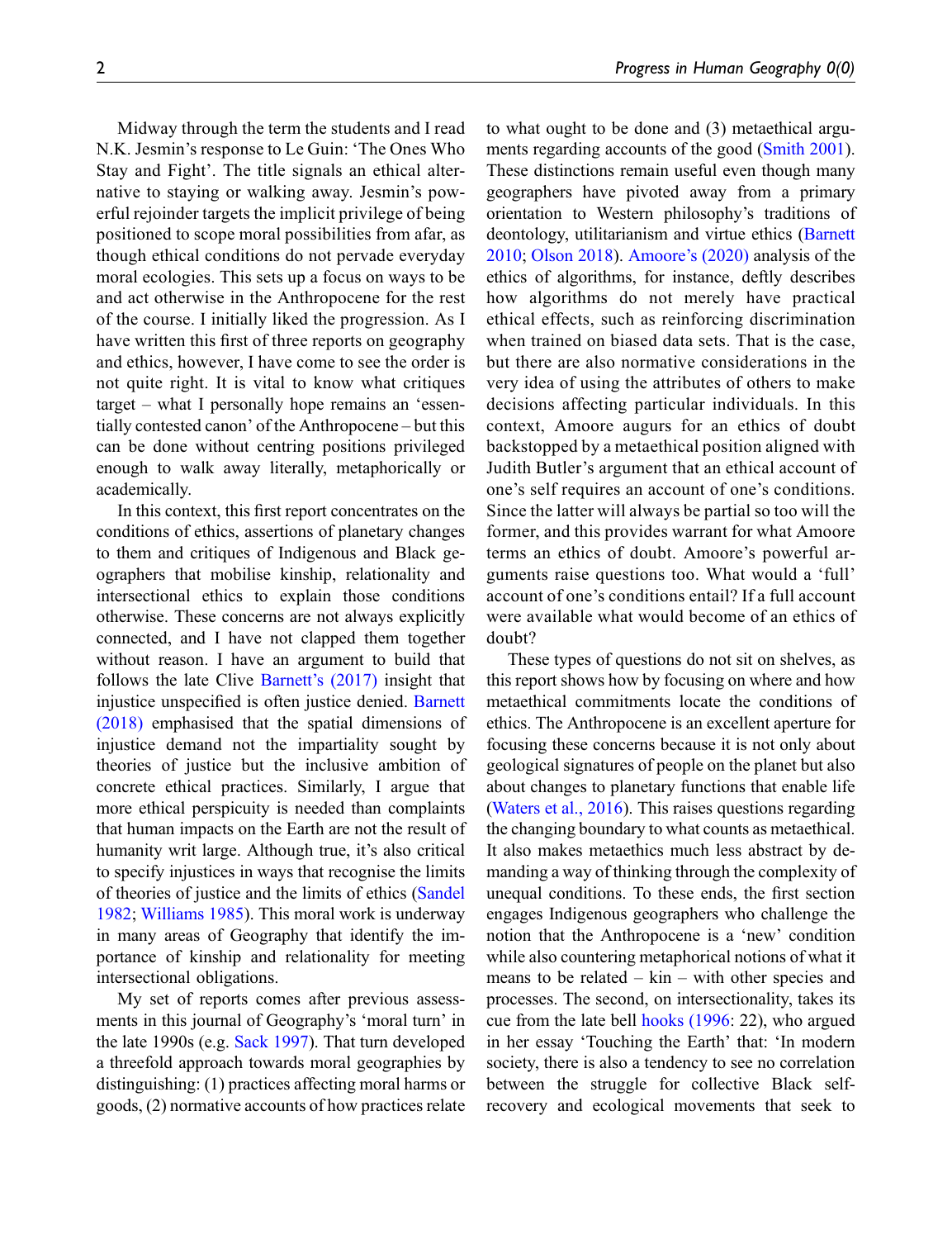restore balance to the planet by changing our relationship to nature and to natural resources'.

## I Anthropocene ethics: From conditions to kin

[Castree \(2014](#page-6-6): 474) argued the anthropogenic forces altering how the Earth system functions open anew debates over 'the right way to live on Earth'. This (big) ethical question is complicated by what constitutes 'the right way to live' and practices for knowing the planet. [Bulkeley \(2019\)](#page-6-7) argues that engaging such practices requires treating climate change as a condition, not a discrete problem that can be parsed from other aspects of social life. Treating climate-as-condition raises important metaethical concerns since debates about past injustices, present responses and possible futures often come packaged together. For instance, [Purifoy \(2021:](#page-7-9) 832) argues that racial assumptions built into contemporary notions of climate dystopias constrain Black futures not only because they ignore histories of adapting to violence and environmental dispossession but also owing to how they suppress 'legacies of Black people creating more durable relationships to everything that gives them life'. These are live ethical concerns because what constitutes a viable future under climate change is not scientifically settled in advance. As [Poprocki](#page-7-10) [\(2022\)](#page-7-10) shows in Bangladesh, 'viable futures' under conditions of climate change are co-produced through the political economy of scientific assessments.

The Anthropocene is not only about climate, and geographers have been ethically engaging multiple issues. Numerous scholars take up ethics as matters of care for the more-than-human relations that condition moral consideration with respect to other species such as lobsters, dingos and street dogs [\(Carter and Palmer 2017](#page-6-8); [Johnson 2015](#page-7-11); [Srinivasan](#page-8-5) [2019](#page-8-5)). These diverse offerings share in rethinking the 'subject' of ethics in relational rather than anthropocentric or individualist terms. [Ruddick \(2017](#page-7-12): 121), for instance, argues that the Anthropocene demands one 'think our ethical engagements in planetary terms' and without the methodological individualism that isolates individuals as solitary ethical agents. Ruddick takes up Spinoza (among others), which as  $Sharp(2017)$  notes in response is potentially fruitful owing to how Spinoza's philosophy can refocus attention on the composition of human and nonhuman alliances, but less helpful in practice since he remained committed to seeing the most powerful alliances as those with humans.

Rethinking the conditions of ethics is a task [Krzywoszynska \(2019](#page-7-13): 663) undertakes by describing the ethics of more-than-human worlds as requiring 'care networks', an extension designed to trouble the notion of discrete encounters with soil in the Anthropocene. The shift from dominant philosophical traditions in this case is clear when [Krzywoszynska \(2019](#page-7-13): 662) describes soil conservation as an 'emerging arena' for recognising the importance of non-human life, and moves in conversation with the speculative ethics of [Puig De](#page-7-14) [Bellacasa \(2017\)](#page-7-14). This departs from the staid reference point of environmental ethicists in Aldo Leopold'[s \(1966\)](#page-7-15) land ethic and his arguments that soil conservation required an ecological extension of ethics beyond soil to the entire biotic community. There are good reasons to move beyond Leopold and his idea of wilderness emptied of Indigenous presence. But not everybody sees the more-than-human turn as uniformly beneficent. [Pitt \(2018\)](#page-7-16) argues that, in fact, more-than-human care may even produce harms.

[Hunt \(2022:](#page-6-9) 135) argues the more-than-human turn 'is old news for Indigenous peoples'. Indeed, in debates about climate change [Hunt \(2022\)](#page-6-9) argues a more salient question is why Indigenous peoples and their views are not centred. Indigenous scholars and collectives have long identified the specificity and spatiality of literal relations to land, ancestors and other species as central to obligations (e.g. [Watts](#page-8-7) [2013;](#page-8-7) [Simpson 2017\)](#page-8-8): [Daigle \(2018\)](#page-6-10) argues Indigenous resurgence has been an explicitly spatial project of reactivating kinship relations to and with water's relations; [Nightingale and Richmond \(2022\)](#page-7-17) describe 'environmental repossession' by Indigenous peoples as the joint reclamation of territory and renewal of values and responsibilities; [Tynan \(2021\)](#page-8-9) argues that Indigenous ethics of relationality derive from active kinship with land – where the specificity of those relations and obligations accrues to respective Indigenous peoples. In settler colonial contexts, these obligations are discharged in contexts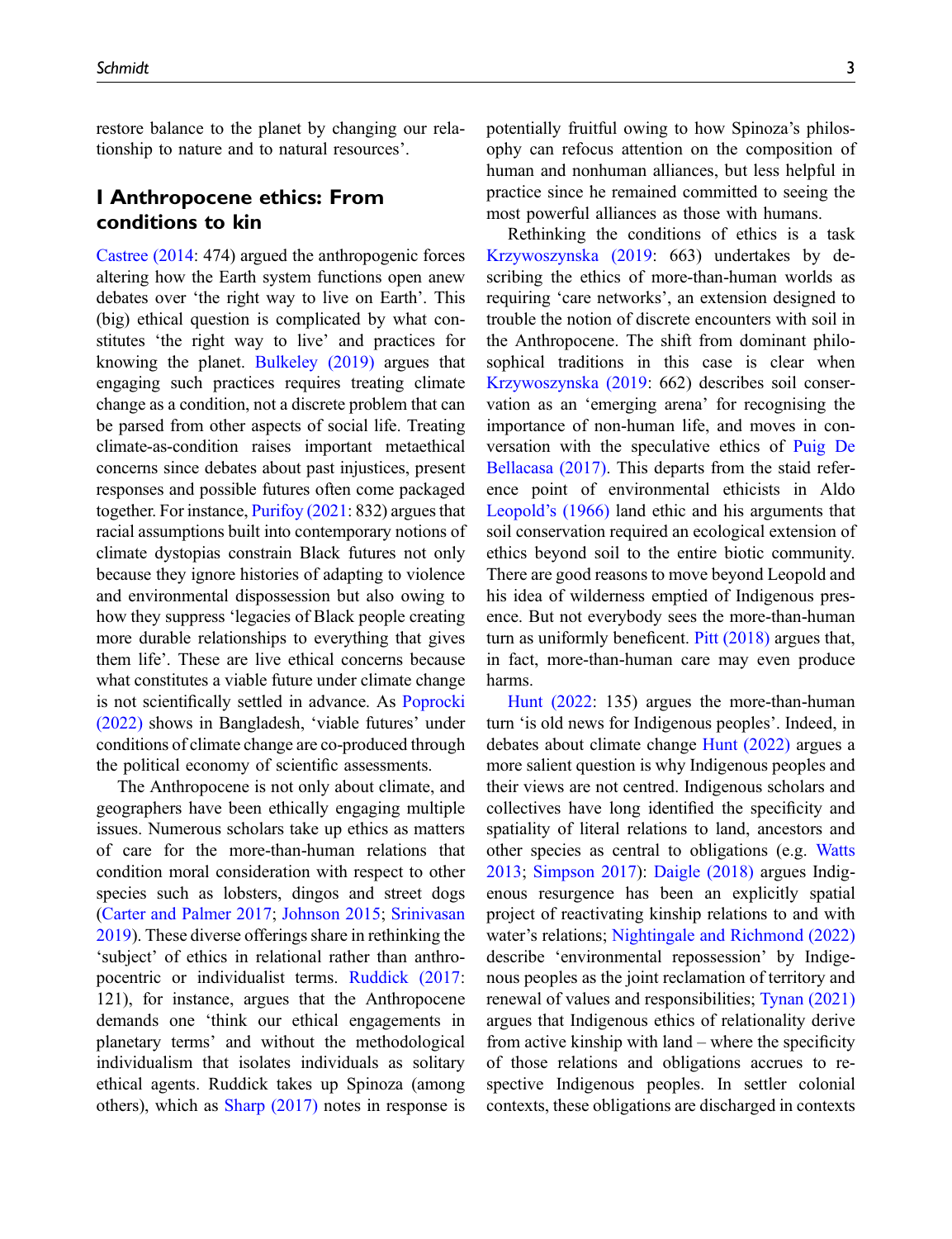where extractivist ethics by the state enclose and undermine Indigenous sovereignty ([Curley and](#page-6-11) [Lister 2020](#page-6-11); [Estes 2019](#page-6-12); [Yazzie 2018](#page-8-10)).

[Kanngieser and Todd \(2020\)](#page-7-18) argue that accounts of environmental violence against Indigenous peoples, lands and relations in places like the Marshall Islands or the Tar Sands of Alberta are often rendered as so many 'case studies' of the Anthropocene (cf. [Masco 2010;](#page-7-19) [Schmidt 2020](#page-8-11)). They propose an alternative – kin studies – to recognise 'Land and place as sets of relationships between human and nonhuman beings, coconstituting one another' (Kanngeiser and Todd, 2020: 386). The co-constitutive, co-becoming of relations to lands is also central to Indigenous relationships to Country, and to research ethics in and with Country, owing to obligations towards ancestors and future relations [\(Bawaka Country](#page-6-13) [et al., 2016a](#page-6-13), [2016b](#page-6-14); [Shaa and Marshall, 2021](#page-8-12)). These relational concerns affect how the Anthropocene is known. [Liboiron \(2021a\)](#page-7-20) argues decolonising geoscience requires more than just inclusion or diversity, because these are not antonyms of colonial practices that assume access to Indigenous lands for scientific study. As [Raja et al.](#page-7-21) [\(2022\)](#page-7-21) also show colonialism cannot remain an unmarked condition for study of the deep past – or Anthropocene departures from it – because the political economy of colonialism has itself produced biased sampling on core concerns, such as species distribution and biodiversity. Further, kinship relations continue to co-evolve, and Indigenous scholars identify how novel arrangements, such those to plastics, also entail obligations ([Liboiron 2021b\)](#page-7-22).

The specificity of Indigenous relationality amid genocidal structures of colonialism amplifies demands for ethical scrutiny of 'changed conditions' claimed for the Anthropocene (cf. [Davis and Todd 2017\)](#page-6-15). This includes critiques of how colonised peoples have already developed ethical practices for living through, and resurging amid, apocalypse [\(Curley and Lister](#page-6-11) [2020;](#page-6-11) [Simmons 2019](#page-8-13)). These critiques press against claims of 'incommensurability' in the Anthropocene by showing it to be more an outcome of chronic conditions than the onset of acute crises. In response, [Jackson \(2021\)](#page-6-16) argues for geographies of 'epistemic disobedience' that dissent from the Anthropocene as a product of, and tacit apology for, conditions wrought by colonialism. [Yusoff \(2019\)](#page-8-1) argues geologic time is itself deeply racialised owing to the social practices of geosciences. [Schmidt \(2019\)](#page-8-14) argues that not only are geologic and human time often made commensurate in the Anthropocene but also that new moral geographies often incorporate critiques of anthropocentrism and society/nature dualisms yet maintain the status quo. These concerns run adjacent to those Owen [Flanagan \(2019](#page-6-17): 7) raises in The Geography of Morals, where he emphasises the unique moral ecologies of all ethical relations and describes efforts to take up ahistorical, culturally neutral viewpoints 'ecologically unrealistic' and 'transcendentally pretentious'. What matters crucially, then, is to treat Indigenous kinship as literal, ethical relationality under colonialised climate-ascondition.

## II Intersectional ethics, Anthropocene conditions

The earlier quote from [hooks \(1996](#page-6-5): 22) highlighted the 'correlation between the struggle for collective Black self-recovery and ecological movements'. Ethically, it is valuable to think about correlation as a mutual relationship: the ways in which one thing affects or depends on another. This is especially so when thinking about the conditions of ethics because what constitutes a mutual relation is not given in advance; relations are not metaphors for, or merely descriptions of, other types of connections such as those of logic or causation. Relations are lived. The quote from [hooks \(1996:](#page-6-5) 22) further states that correlated struggles '…seek to restore balance to the planet by changing our relationship to nature and to natural resources'. As with Indigenous geographies, there is much more to the 'ethic of black struggle' that centres 'Black experiences and ways of being in the world' than is covered here [\(Bledsoe, 2021](#page-6-18): 1017). This section focuses on intersectional ethics that target plural spaces of lived, co-related struggle over climate change and Anthropocene conditions.

[Davis et al. \(2019\)](#page-6-19) make a clarion call to geographers who displace the Anthropocene in exchange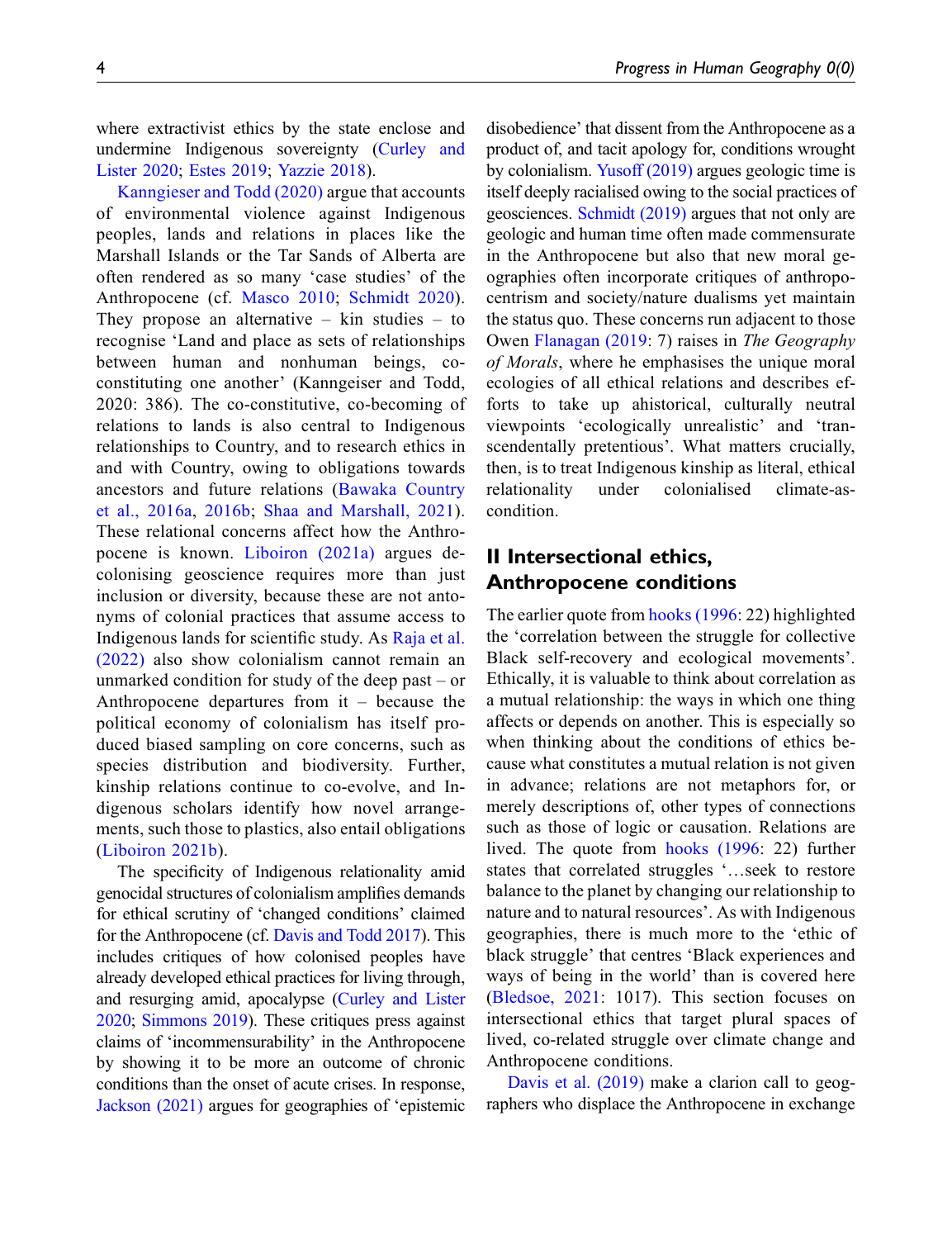for an explanation of human-Earth oppression modelled on plantation slavery – the Plantationocene. Their call: the Plantationocene is first and foremost racial, not colour blind in the way Donna Haraway and Anna Tsing introduce it in reference to plants or microbes (see [Davis et al., 2019](#page-6-19)). Thinking with Sylvia Wynter's notion of the plot as a space of 'relational modes of being, multiple forms of kinship, and non-binary ways of engaging the world' they argue for ethics 'articulated through grounded racialpolitical struggle' [\(Davis et al., 2019](#page-6-19): 8). As [McKittrick \(2011,](#page-7-23) [2021\)](#page-7-24) argues, racialised conditions demand reorienting ethics toward Black lives and livingness and not to the racialised categories of oppressors. Understanding climate change as a site for, and expression of, this type of ethical disposition occupies a growing literature within and beyond geography (e.g. [Sharpe 2016;](#page-8-15) [Mbembe 2017](#page-7-25); [Karera](#page-7-26) [2019](#page-7-26)). For instance, [Pulido \(2018](#page-7-3): 117) interrogates the racialised 'meta-processes' – conditioning processes – of the Anthropocene: industrialisation, urbanisation and capitalism. Confronting racialised conditions points to an ethical refusal – rebellion, in [McKittrick](#page-7-24)'s (2021) work – of explanations that generalise, abstract or extract from correlational struggles. Instead, kin relations are storied through what [Purifoy \(2021\)](#page-7-9) termed the parable (a moral story) of concrete Black experiences and ethics of climate change.

Racial critiques of Eurocentric ethical categories have long anchored what [Slate \(2012\)](#page-8-16) termed the 'colored cosmopolitanism' that arose through solidarity movements linking, for instance, Indian post-independence struggles against caste and the U.S. civil rights movement. Climate change struggles also intersect across multiple vectors of inequality that constitute the struggle for climate justice ([Barca 2020;](#page-5-4) [Sultana 2022](#page-8-17); [Sze](#page-8-18) [2020\)](#page-8-18). Increasingly, geographers mobilise intersectionality in the tradition of hooks, [Crenshaw](#page-6-20) [\(1991\),](#page-6-20) and [Collins \(2015](#page-6-21): 2) to identify how 'race, class, gender, sexuality, ethnicity, nation, ability and age operate not as unitary, mutually exclusive entities, but as reciprocally constructing phenomena that in turn shape complex social inequalities'. Importantly, intersectional analysis provides a way of specifying particular moral ecologies of injustice precisely by reorienting attention to the complexity of concrete ethical conditions. Or, as [Perry \(2016\)](#page-7-27) puts it: intersectionality addresses the sites of differential geographies of power (cf. [Wolford 2021](#page-8-19)). As such, intersectionality has been used to highlight the unethical spatial burdens of climate change on Black spaces in particular, as well as the complexities of climate change across registers of race, gender, class and coloniality (e.g. [Kaijser and](#page-7-28) [Kronsell 2014;](#page-7-28) Vergés 2017; [Hawthorne 2019;](#page-6-22) [Garcia and Tschakert 2022\)](#page-6-23).

Intersectional analysis foregrounds correlated struggles both against oppression and for life as a site of metaethical concern. In other words, intersectional ethics modify *meta* in a way that rejects philosophical abstraction in favour of relational commitments. These commitments arise from particular moral ecologies, and their spatial dimensions are relevant to a range of concerns that geographers (and others) connect to convergent inequalities. For instance, [Ghertner \(2021](#page-6-24): 1498) argues that a just response to air pollution in India requires confronting the enclosure of clean air to well-off spaces, and the resurrection of colonial tropes about capacities of the 'Indian lung', through an Anthropocene ethic that does not reinforce 'segregationist templates or the hierarchies implicitly within a single model of the human (or the posthuman)'. [Gay-Antaki \(2021a\)](#page-6-25) focuses on how intersectional inequalities gender scientific knowledge production within the processes of the Intergovernmental Panel on Climate Change (IPCC) and by defaulting to English in multilingual settings. [Gay-Antaki](#page-6-26) [\(2021b\)](#page-6-26) further attends to how intersectional inequalities stifle critical climate stories, often silencing those that are the moral 'targets' of climate interventions, such as poor women. Further, as [Perry \(2021\)](#page-7-29) argues, the coloniality of climate change 'solutions' demands a normative shift. For instance, [Perry \(2021\)](#page-7-29) argues extensions of climate finance to policy 'targets' extend the plantation model anew and argues for reparations in recognition of the particular harms of climate change and historical conditions of Black slavery. Intersectional ethics that address colonial, structural inequalities have significant potential to engage with philosophers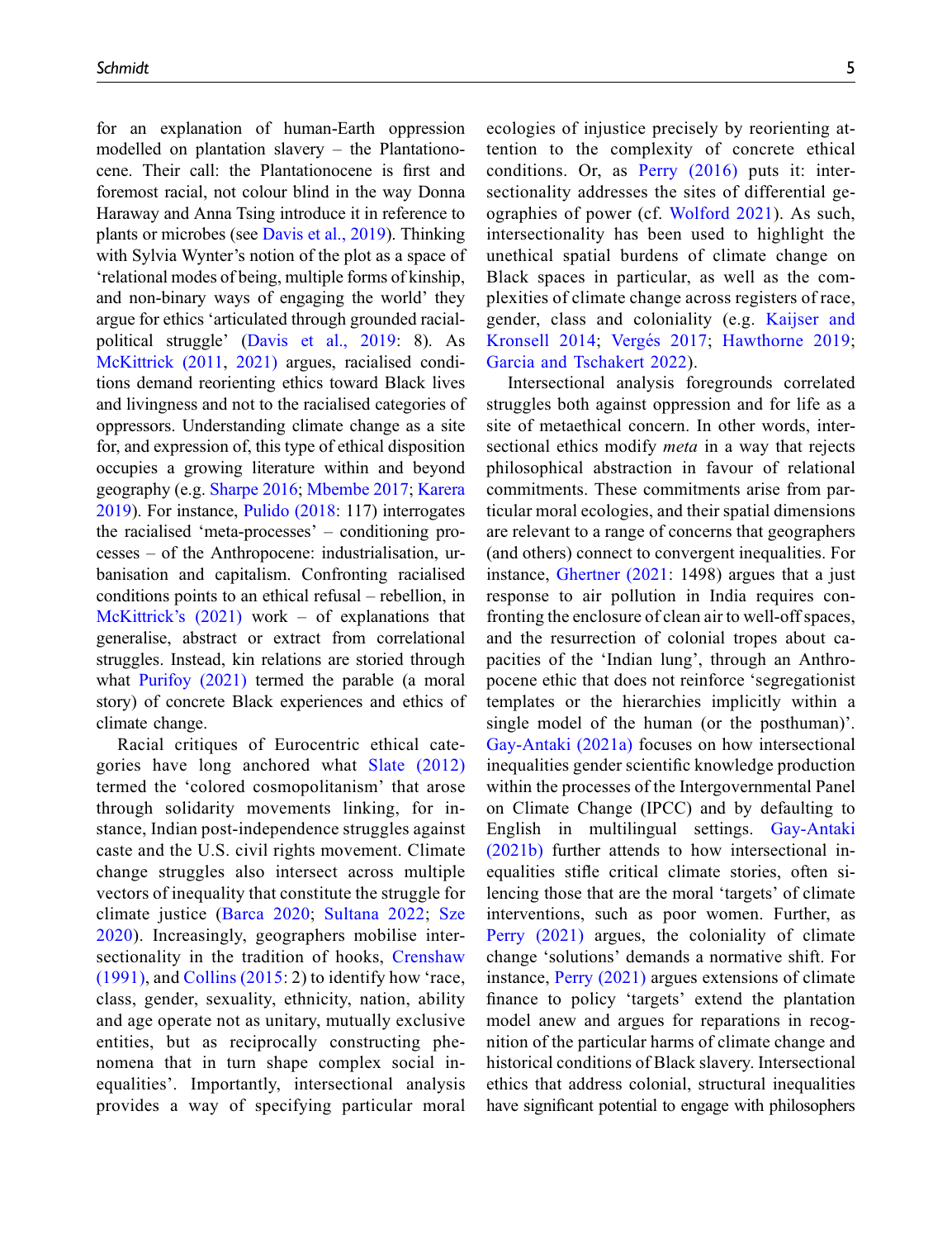like  $\overline{\text{Ta}^{\text{f}}}$  $\overline{\text{Ta}^{\text{f}}}$  $\overline{\text{Ta}^{\text{f}}}$  (2022), who argues that reparations must address historical harms but that they – like climate change – are also future facing because they are about building a more just social order.

[hooks \(1996:](#page-6-5) 22) concluded her essay in a future-oriented register: 'Collective black selfrecovery takes place when we begin to renew our relationship to the earth, when we remember the way of our ancestors'. Recent work on Black kinship also makes a parallel critique to that of Indigenous scholars regarding the 'old news' of a more-than-human turn. [Leong \(2016\)](#page-7-30) argues, for instance, that the emphasis of new materialisms on affect does not provide adequate ethical grounds for, or treatment of, Black lives. Rather, to look 'forward' requires confronting structures and histories of racism, an ethical disposition [Tolia-](#page-8-22)[Kelly \(2016\)](#page-8-22) describes as a reckoning with the specificity and plurality of Black loss. Treating loss as multiple and plural is also not adequately captured by theories of justice abstracted from moral ecologies ([Dotson and Whyte 2013\)](#page-6-27). As [McKittrick \(2021:](#page-7-24) 186) writes: 'To be black is to live through scientific racism and, at the same time, reinvent the terms and stakes of knowledge. The reinvention becomes an invention-appreciation of our relational lives…which is especially urgent given that we continue to collectively struggle against racial violence, premature death, and ecocide'.

## III Boundary conditions

As I finalised this first report, the [IPCC \(2022:](#page-6-28) 35) published its sixth assessment on impacts, adaptation and vulnerability and highlighted demands for climate justice amid the 'rapidly closing window of opportunity to secure a liveable and sustainable future for all'. It identified principles of recognition, procedural justice and distributive justice to point towards a rights-based approach to climate justice. These laudable principles, however, need to be placed in actual ethical relations to articulate injustice. Amplifying intersectional ethics of kinship and relationality can have concrete effects on how the conditions of a liveable future are understood. Or in other words, for where metaethics are located. For instance, Shue'[s \(2014:](#page-8-23) 4) anchoring text on climate justice describes how 'compound injustices occur when an initial injustice paves the way for a second'. An intersectional ethics of kinship and relationality, however, shows injustices do not compound abstractly. As important as Shue's insight is – I am not discounting it – an intersectional ethics of kinship and relationality shows how injustices also ramify. They branch out. They grow in complexity as lived relations, including sited lives and plural losses among people, species and relations co-evolve and co-create shared lives under unequal conditions.

### Declaration of conflicting interests

The author(s) declared no potential conflicts of interest with respect to the research, authorship, and/or publication of this article.

## Funding

The author(s) received no financial support for the research, authorship, and/or publication of this article.

#### ORCID iD

Jeremy J Schmidt **b** [https://orcid.org/0000-0002-9155-](https://orcid.org/0000-0002-9155-1777) [1777](https://orcid.org/0000-0002-9155-1777)

## **Note**

<span id="page-5-0"></span>1. [Caputi \(2020\)](#page-6-3) cites genealogies of Black folk theory in which the term 'motherfucker' references how children of enslaved Africans used to refer to the White slave master who raped their mothers so as to not call the slave master 'father'.

#### **References**

- <span id="page-5-3"></span>Amoore L (2020) Cloud Ethics: Algorithms and the Attributes of Ourselves and Others. Durham: Duke University Press.
- <span id="page-5-4"></span>Barca S (2020) Forces of Reproduction: Notes for a Counter-hegemonic Anthropocene. Cambridge: Cambridge University Press.
- <span id="page-5-2"></span>Barnett C (2010) Geography and ethics: justice unbound. Progress in Human Geography 35(2): 246–255.
- <span id="page-5-1"></span>Barnett C (2017) The Priority of Injustice: Locating Democracy in Critical Theory. Athens: University of Georgia Press.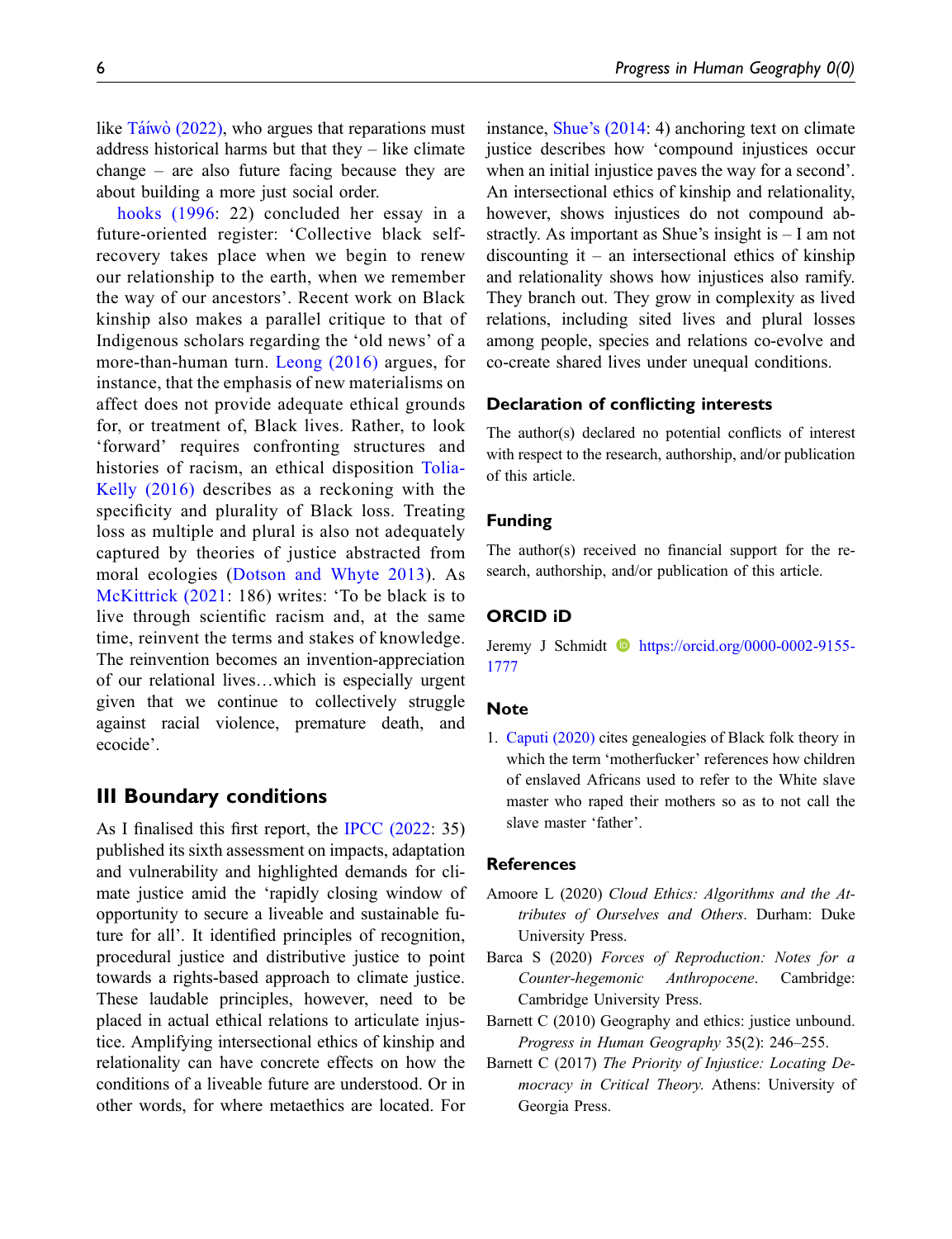- <span id="page-6-4"></span>Barnett C (2018) Geography and the priority of injustice. Annals of the American Association of Geographers 108(2): 317–326.
- <span id="page-6-13"></span>Bawaka Country, Wright S, Suchet-Pearson S, et al. (2016a) Co-becoming Bawaka: towards a relational understanding of place/space. Progress in Human Geography 40(4): 455–475.
- <span id="page-6-14"></span>Bawaka Country, Wright S, Suchet-Pearson S, et al. (2016b) The politics of ontology and ontological politics. Dialogues in Human Geography 6(1): 23–27.
- <span id="page-6-18"></span>Bledsoe A (2021) Methodological reflections on geographies of blackness. Progress in Human Geography 45(5): 1003–1021.
- <span id="page-6-7"></span>Bulkeley H (2019) Navigating climate's human geographies: exploring the whereabouts of climate politics. Dialogues in Human Geography 9(1): 3–17.
- <span id="page-6-3"></span>Caputi J (2020) Call Your "Mutha'": A Deliberately Dirty-Minded Manifesto for the Earth Mother in the Anthropocene. Oxford: Oxford University Press.
- <span id="page-6-8"></span>Carter J and Palmer J (2017) Dilemmas of transgression: ethical responses in a more-than-human world. cultural Geographies 24(2): 213–229.
- <span id="page-6-6"></span>Castree N (2014) The Anthropocene and geography III: future directions. Geography Compass 8(7): 464–476.
- <span id="page-6-0"></span>Chakrabarty D (2009) The climate of history: four theses. Critical Inquiry 35(2): 197–222.
- <span id="page-6-21"></span>Collins PH (2015) Intersectionality's definitional dilemmas. Annual Review of Sociology: 411–420.
- <span id="page-6-20"></span>Crenshaw K (1991) Mapping the margins: intersectionality, identity politics, and violence against women of color. Stanford Law Review 43(6): 1241–1299.
- <span id="page-6-11"></span>Curley A and Lister M (2020) Already existing dystopias: tribal sovereignty, extraction, and decolonizing the Anthropocene, Moisio S, et al. (eds), Handbook on Changing Geographies of the State. Cheltenham: Edward Elgar, pp. 251–262.
- <span id="page-6-10"></span>Daigle M (2018) Resurging through Kishiichiwan: the spatial politics of Indigenous water relations. Decolonization 7(1): 159–172.
- <span id="page-6-15"></span>Davis H and Todd Z (2017) On the importance of a date, or decolonizing the Anthropocene. ACME 16(4): 761–780.
- <span id="page-6-19"></span>Davis J, Moulton A, Sant LV, et al. (2019) Anthropocene, Capitalocene, …Plantationocene?: A manifesto for

ecological justice in an age of global crises. Geography Compass 13(5): e12438.

- <span id="page-6-27"></span>Dotson K and Whyte K (2013) Environmental justice, unknowability and unqualified affectability. Ethics and the Environment 18(2): 55–79.
- <span id="page-6-12"></span>Estes N (2019) Our History Is the Future: Standing Rock versus the Dakota Access Pipeline, and the Long Tradition of Indigenous Resistance. London: Verso.
- <span id="page-6-17"></span>Flanagan O (2019) The Geography of Morals: Varieties of Moral Possibility. Oxford: Oxford University Press.
- <span id="page-6-23"></span>Garcia A and Tschakert P (2022) Intersectional Subjectivities and Climate Change Adaptation: An Attentive Analytical Approach for Examining Power, Emancipatory Processes, and Transformation. Transactions of the Institute of British Geographers. Online ahead of print. DOI: [10.1111/tran.12529](https://doi.org/10.1111/tran.12529)
- <span id="page-6-25"></span>Gay-Antaki M (2021a) Stories from the IPCC: an essay on climate science in fourteen questions. Global Environmental Change 71: 102384.
- <span id="page-6-26"></span>Gay-Antaki M (2021b) Grounding climate governance through women's stories in Oaxaca, Mexico. Gender, Place, & Culture 28(9): 1234–1257.
- <span id="page-6-24"></span>Ghertner DA (2021) Postcolonial atmospheres: air's coloniality and the climate of enclosure. Annals of the American Association of Geographers 111(5): 1483–1502.
- <span id="page-6-2"></span>Gibson-Graham JK (2020) Reading for difference in the archives of tropical geography: imagining an(other) economic geography for beyond the Anthropocene. Antipode 52(1): 12–35.
- <span id="page-6-1"></span>Grusin R. (ed), Anthropocene Feminism (2017). Minneapolis: University of Minnesota Press.
- <span id="page-6-22"></span>Hawthorne C (2019) Black matters are spatial matters: Black geographies for the twenty-first century. Geography Compass 13(11): e12468.
- <span id="page-6-5"></span>hooks b (1996) Touching the Earth. Great Barrington, MA: Orion Autumn, 21–22.
- <span id="page-6-9"></span>Hunt S (2022) Unsettling conversations on climate action. The Professional Geographer 74(1): 135–136.
- <span id="page-6-28"></span>IPCC (2022) Climate Change 2022: Impacts, Adaptation and Vulnerability: Summary for Policy Makers. Geneva, Switzerland: IPCC. IPCC Sixth Assessment Report: <https://www.ipcc.ch/report/ar6/wg2/>
- <span id="page-6-16"></span>Jackson M (2021) On decolonizing the Anthropocene: disobedience via plural constitutions. Annals of the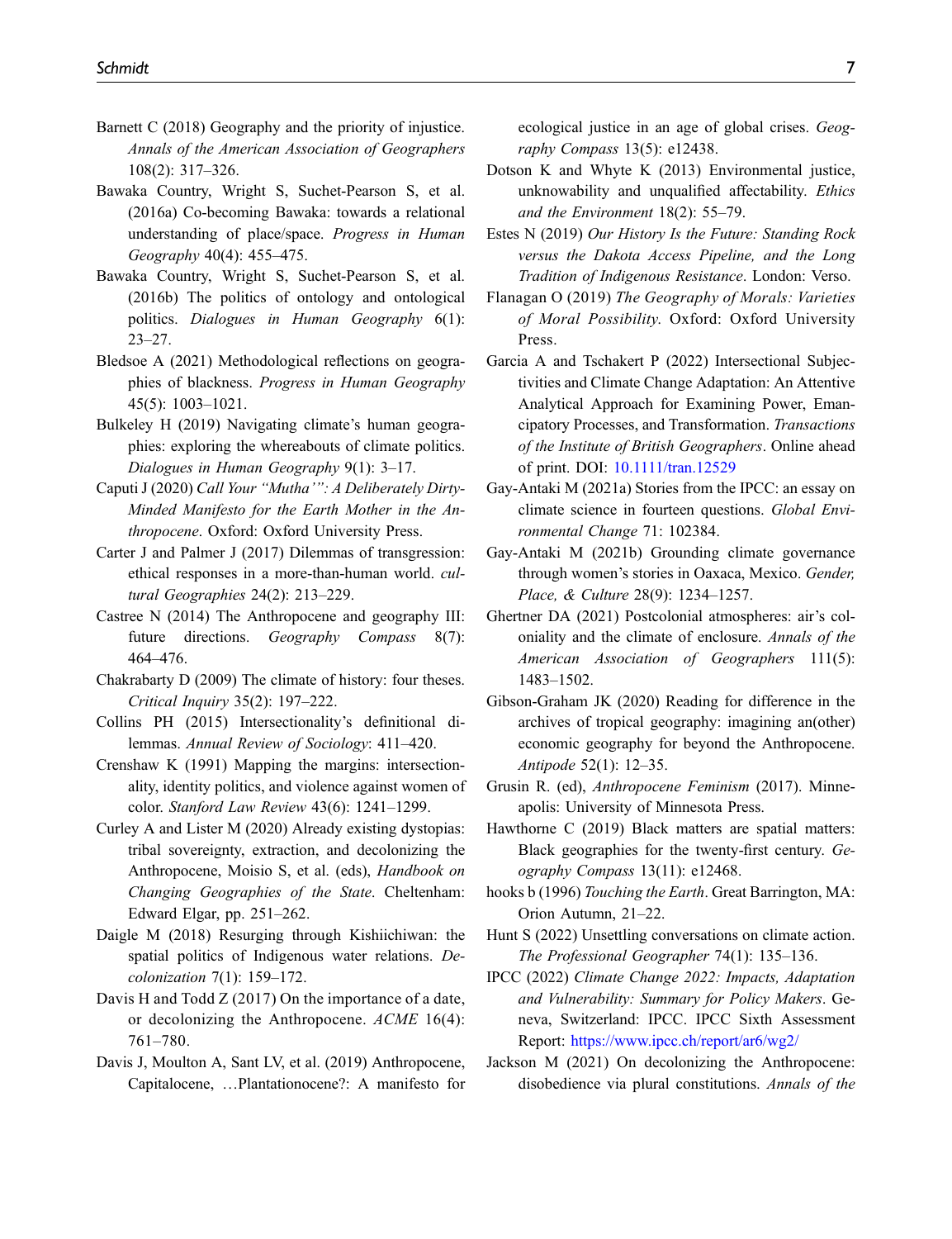American Association of Geographers 111(3): 698–708.

- <span id="page-7-11"></span>Johnson ER (2015) Of lobsters, laboratories, and war: animal studies and the temporality of more-thanhuman encounters. EPD: Society and Space 33(2): 296–313.
- <span id="page-7-28"></span>Kaijser A and Kronsell A (2014) Climate change through the lens of intersectionality. Environmental Politics 23(3): 417–433.
- <span id="page-7-18"></span>Kanngieser A and Todd Z (2020) From environmental case study to environmental kin study. History & Theory 59(3): 385–393.
- <span id="page-7-26"></span>Karera A (2019) Blackness and the pitfalls of Anthropocene ethics. Critical Philosophy of Race 7(1): 32–56.
- <span id="page-7-13"></span>Krzywoszynska A (2019) Caring for soil life in the Anthropocene: the role of attentiveness in more-thanhuman ethics. Transactions of the Institute of British Geographers 44(4): 661–675.
- <span id="page-7-30"></span>Leong D (2016) The mattering of Black lives: Octavia Butler's hyperempathy and the promise of the new materialisms. *Catalyst* 2(2): 1–35.
- <span id="page-7-15"></span>Leopold A (1966) A Sand County Almanac. New York: Oxford University Press.
- <span id="page-7-1"></span>Lewis SL and Maslin MA (2015) Defining the Anthropocene. Nature 519: 171–180.
- <span id="page-7-20"></span>Liboiron M (2021a) Decolonizing geoscience requires more than equity and inclusion. Nature Geoscience 14: 876–877.
- <span id="page-7-22"></span>Liboiron M (2021b) Pollution Is Colonialism. Durham: Duke University Press.
- <span id="page-7-0"></span>Lövbrand E, Stripple J and Wiman B  $(2010)$  Earth system governmentality: reflections on science in the Anthropocene. Global Environmental Change 19: 7–13.
- <span id="page-7-19"></span>Masco J (2010) Bad weather: on planetary crisis. Social Studies of Science 40(1): 7–40.
- <span id="page-7-25"></span>Mbembe A (2017) Critique of Black Reason. Durham: Duke University Press.
- <span id="page-7-23"></span>McKittrick K (2011) On plantations, prisons, and black sense of place. Social & Cultural Geography 12(8): 947–963.
- <span id="page-7-24"></span>McKittrick K (2021) Dear Science and Other Stories. Durham: Duke University Press.
- <span id="page-7-2"></span>Moore JW (2015) Capitalism in the Web of Life: Ecology and the Accumulation of Capital. London: Verso.
- <span id="page-7-17"></span>Nightingale E and Richmond CAM (2022) Building structures of environmental repossession to reclaim land, self-determination and Indigenous wellness. Health & Place 73: 102725.
- <span id="page-7-8"></span>Olson E (2018) Geography and ethics III: whither the next moral turn? Progress in Human Geography 42(6): 937–948.
- <span id="page-7-27"></span>Perry K-KY (2016) Geographies of power: Black women mobilizing intersectionality in Brazil. Meridians 14(1): 94–120.
- <span id="page-7-29"></span>Perry KK (2021) The new bond-age, climate crisis and the case for climate reparations: unpicking old/new colonialities of finance for development within the SDGs. Geoforum 126: 361–371.
- <span id="page-7-4"></span>Phillips ME (2020) Reconnecting with nature: an ecofeminist view of environmental management. Geographical Research 58(2): 154–166.
- <span id="page-7-16"></span>Pitt H (2018) Questioning care cultivated through connecting with more-than-human communities. Social & Cultural Geography 19(2): 253–274.
- <span id="page-7-10"></span>Poprocki K (2022) On viability: climate change and the science of possible futures. Global Environmental Change 73: 102487.
- <span id="page-7-14"></span>Puig de la Bellacasa M (2017) Matters of Care: Speculative Ethics in More than Human Worlds. Minneapolis: University of Minnesota Press.
- <span id="page-7-3"></span>Pulido L (2018) Racism and the Anthropocene. In: Mitman G, Armiero M and Emmett R (eds), Future Remains: A Cabinet of Curiosities for the Anthropocene. Chicago: University of Chicago Press, pp. 116–128.
- <span id="page-7-9"></span>Purifoy D (2021) The parable of Black places. Transactions of the British Institute of Geographers 46(4): 829–833.
- <span id="page-7-5"></span>Pyne SJ (2021) The Pyrocene: How We Created an Age of Fire, and what Happens Next. Oakland: University of California Press.
- <span id="page-7-21"></span>Raja N, Dunne EM, Matiwane A, et al (2022) Colonial and global economics distort our understanding of deeptime biodiversity. Nature Ecology & Evolution 6: 145–154.
- <span id="page-7-12"></span>Ruddick SM (2017) Rethinking the subject, reimagining worlds. Dialogues in Human Geography 7(2): 119–139.
- <span id="page-7-7"></span>Sack RD (1997) Homo Geographicus: A Framework for Action, Awareness, and Moral Concern. Baltimore: Johns Hopkins University Press.
- <span id="page-7-6"></span>Sandel MJ (1982) Liberalism and the Limits of Justice. Cambridge: Cambridge University Press.